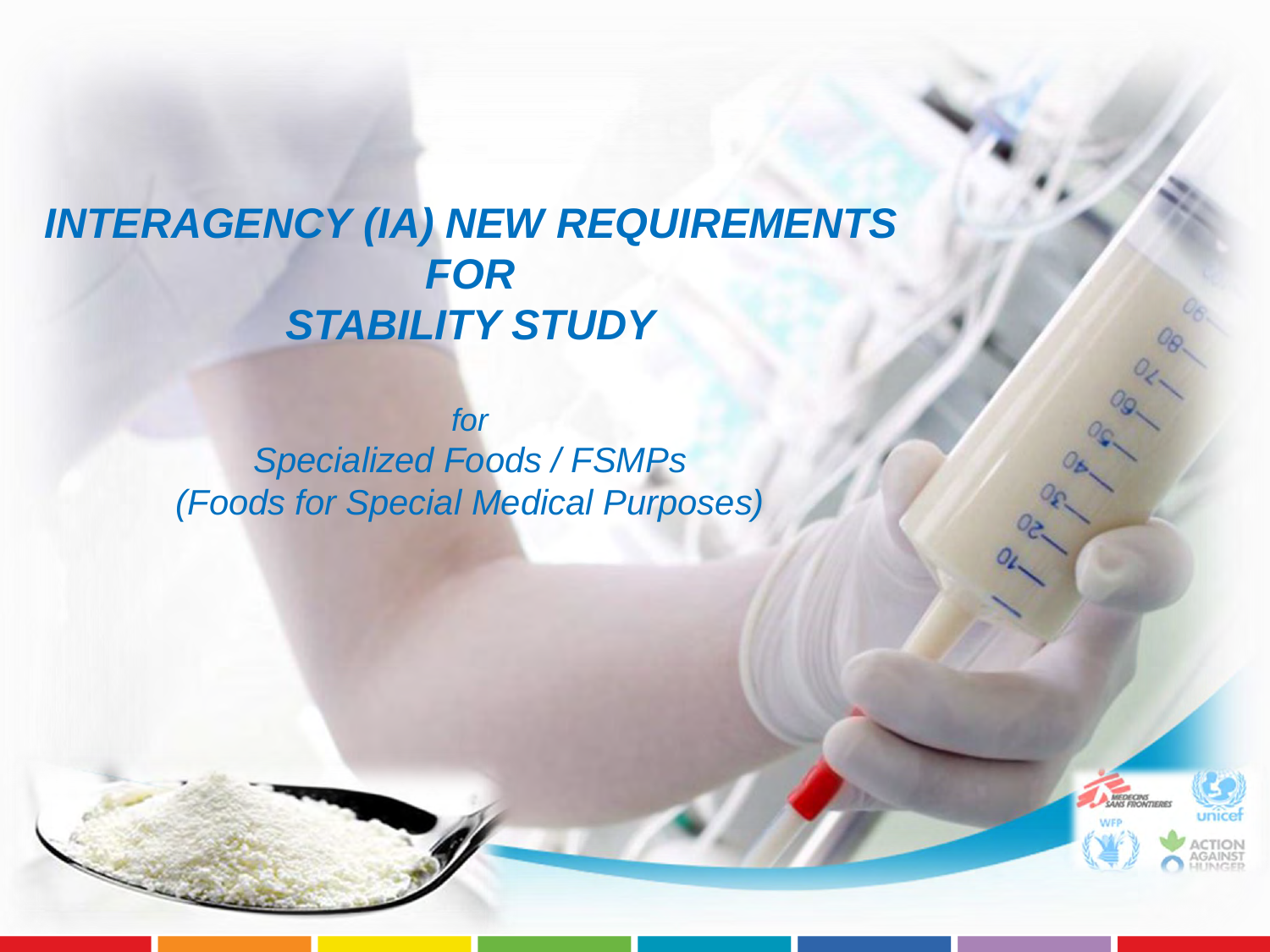#### Part 1

❑ When stability study is needed?

❑ Type of stability studies

❑ Stability batch size & RH

❑ Stability testing parameters

❑ Stability reports / reporting

#### Part 2

❑ Vitamin A levels in RUTF-stability reports and PDI (Pre Delivery Inspections)

❑ Possible key interventions to maintain Vitamin A levels



## *New Requirements for Stability Studies*

*Key Topics*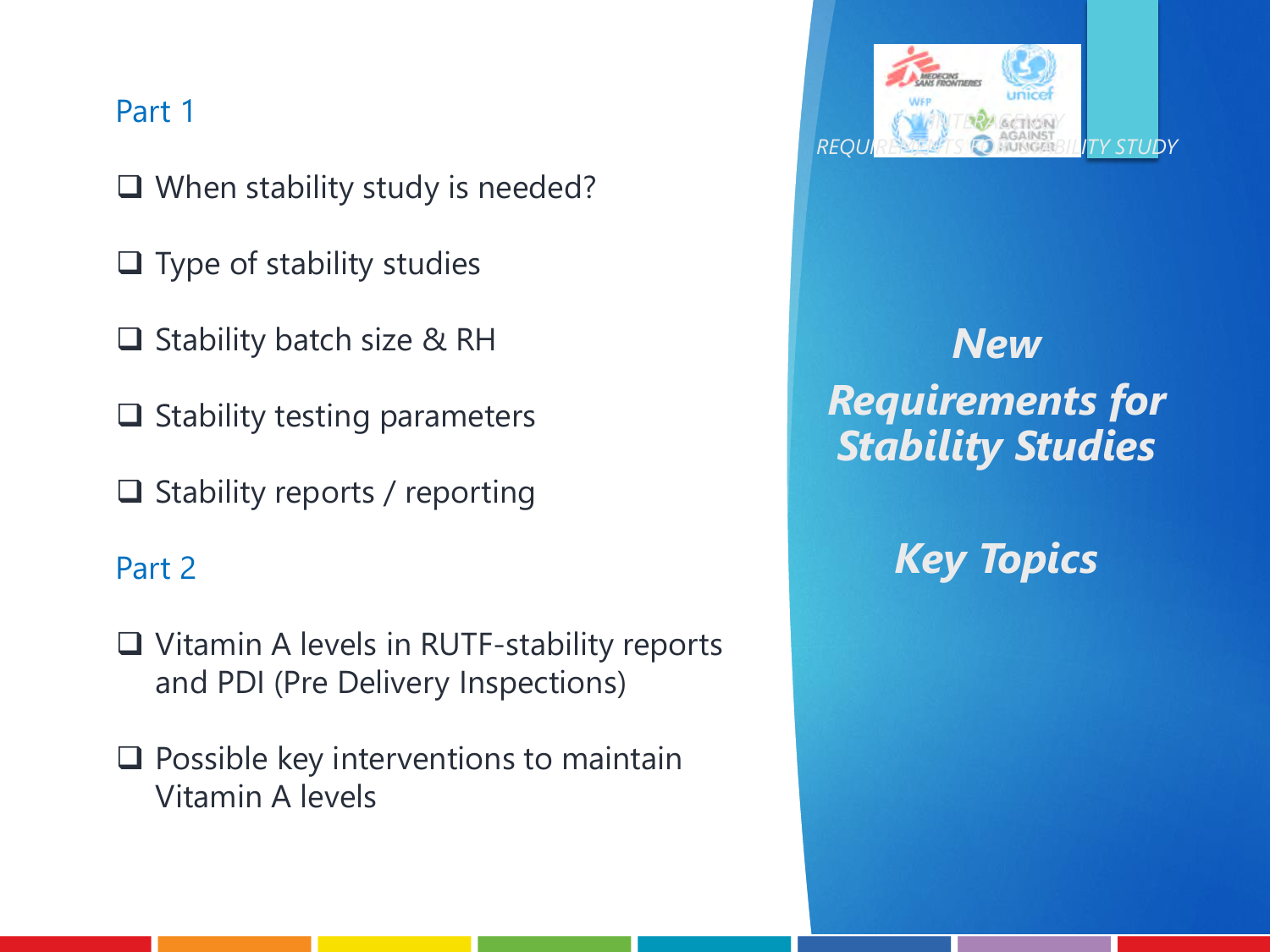- ❑ For any new product development or
- ❑ in the absence of shelf-life studies for an existing product.
- ❑ If stability study is not finalized at the time of initial assessment or submission,
	- $\triangleright$  a minimum of 6 months accelerated stability study at 40°C, with factor 2
	- $\triangleright$  and the manufacturer shall commit to continue the real time stability study and to send reports as soon as preliminary results are available.



## *When Stability Study is needed (1/2)*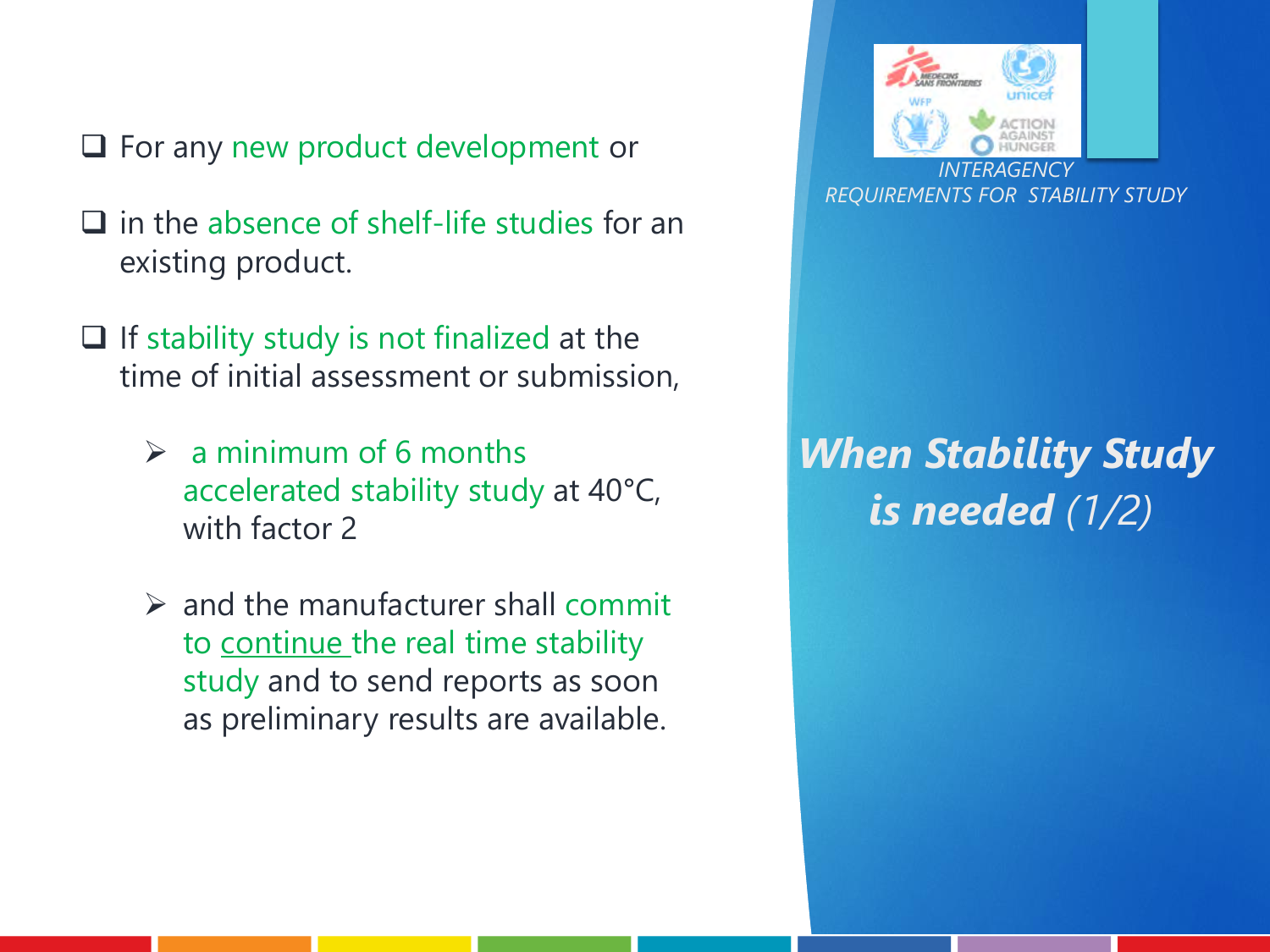Also, when there is a,

❑ change of production site

❑ significant change in production equipment or process (e.g. heat treatment)

❑ modification of an existing product

❑ change in primary packaging material

- ❑ change of formulation or major ingredient, such as, but not limited to:
	- i. raw material
	- ii. vitamins & minerals premix
	- iii. emulsifier

❑ change in supplier-only for vitamins & minerals premix and Vitamin A\*

\* MSF & UNICEF additional requirement



*INTERAGENCY REQUIREMENTS FOR STABILITY STUDY*

## *When Stability Study is needed (2/2)*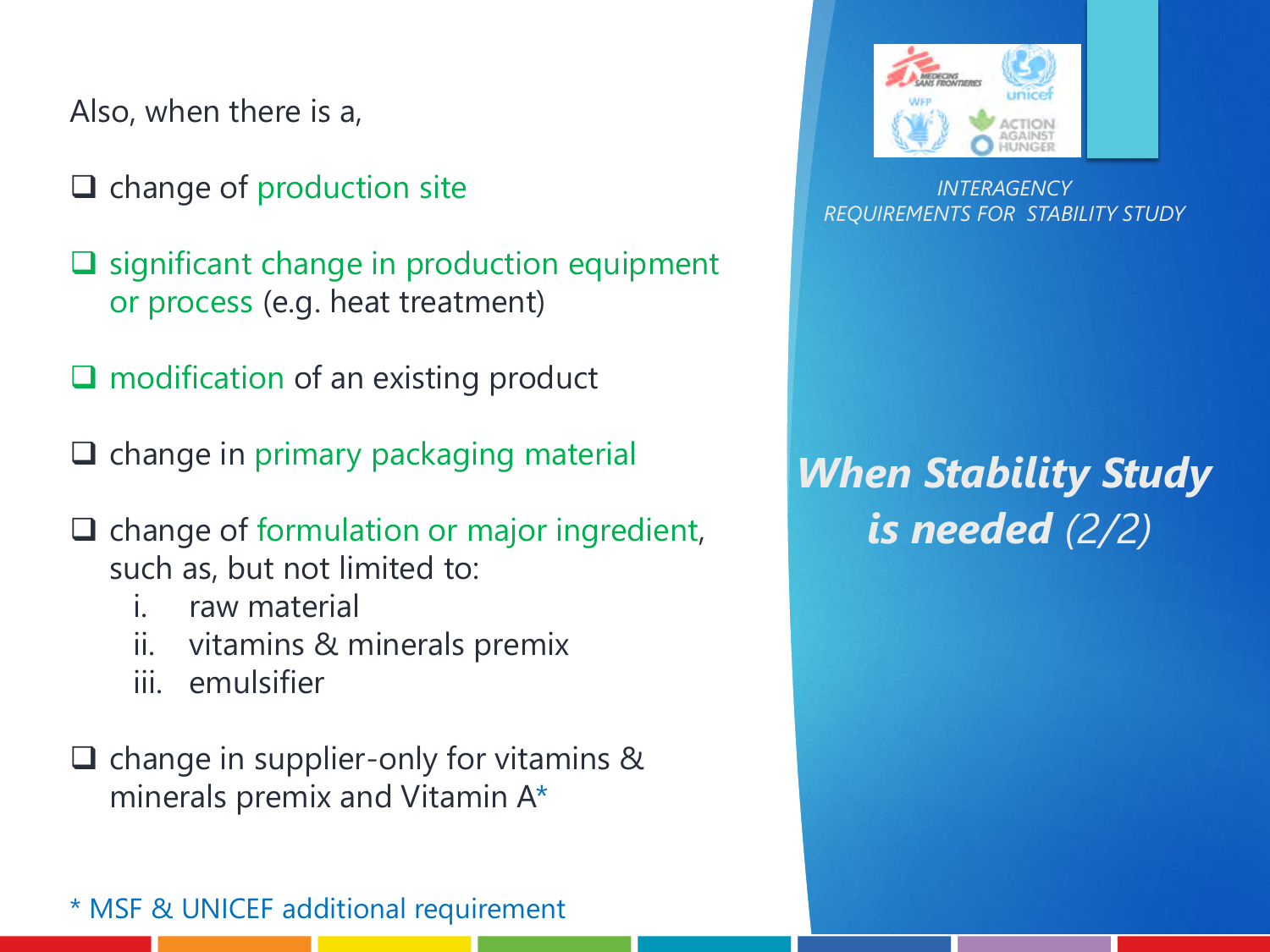❑ Real time (long term) stability study should be conducted :

 $\triangleright$  at 30°C±2°C with 65% RH (if applicable) for the duration of the shelf life, and

 $\triangleright$  at 40°C±2°C with 75% RH (if applicable) for the duration of the shelf life

❑ Testing period and time points:

 $\triangleright$  minimum testing frequency : T0, T3, T6, T12, T18 and T24 months and then yearly for both temperatures

❑ Stability should be conducted on, at least 1 representative batch (prefer 2 batches\*)

\* UNICEF additional requirement



*INTERAGENCY REQUIREMENTS FOR STABILITY STUDY*

*Type of stability studies required*

*For Real Time Stability Study*

*Minimum protocol requirements*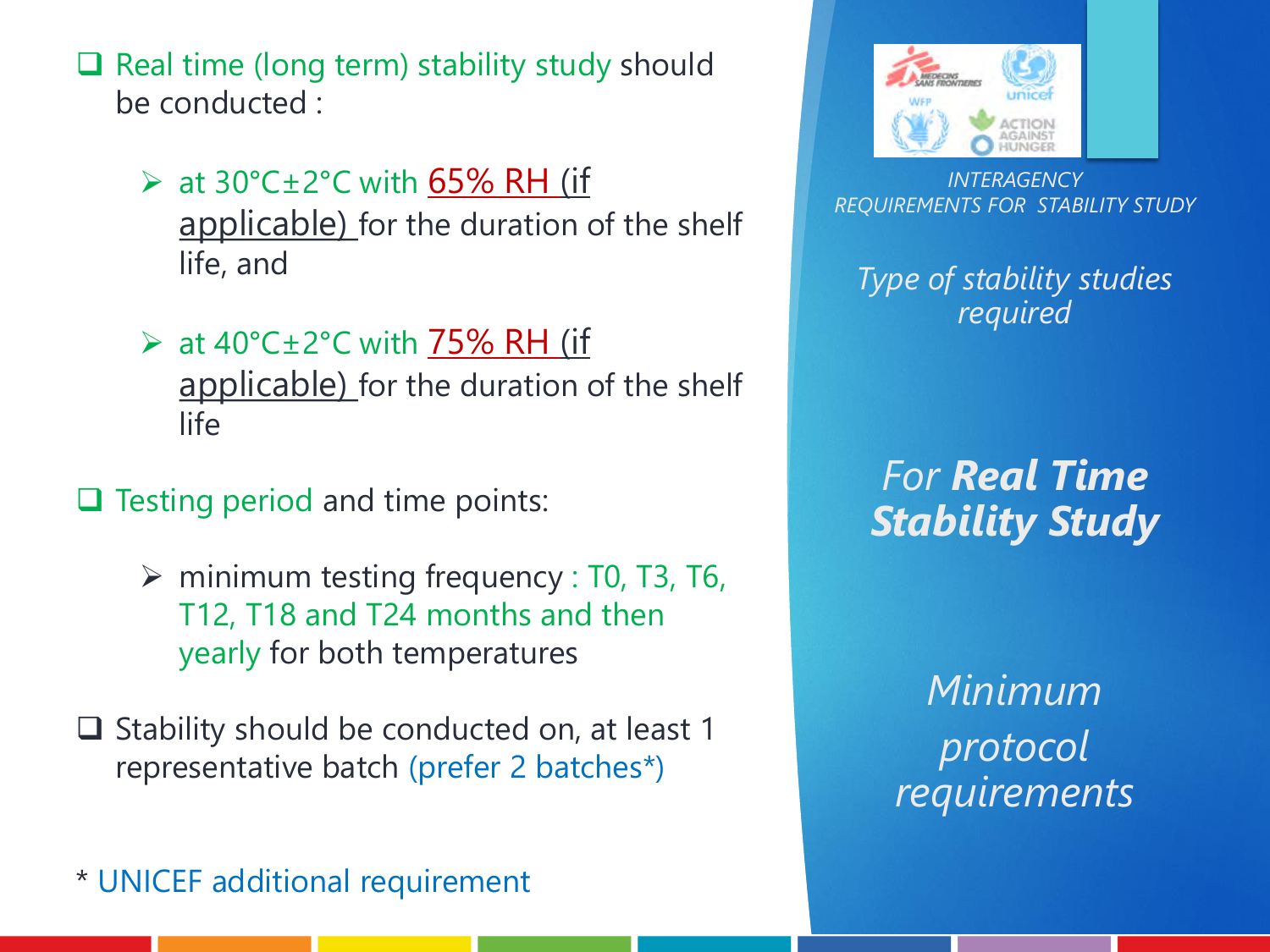- ❑ Accelerated stability study should be conducted :
	- $\triangleright$  at 40°C $\pm$ 2°C with 75% RH (if applicable)
- ❑ Testing period and time points:
	- $\triangleright$  minimum testing frequency : T0, T1, T2, T3 and T6 months
- ❑ Stability should be conducted on, at least 1 representative batch (prefer 2 batches\*)

\* UNICEF additional requirement



*INTERAGENCY REQUIREMENTS FOR STABILITY STUDY*

*Type of stability studies required*

*For Accelerated Stability Study* 

*Minimum protocol requirements*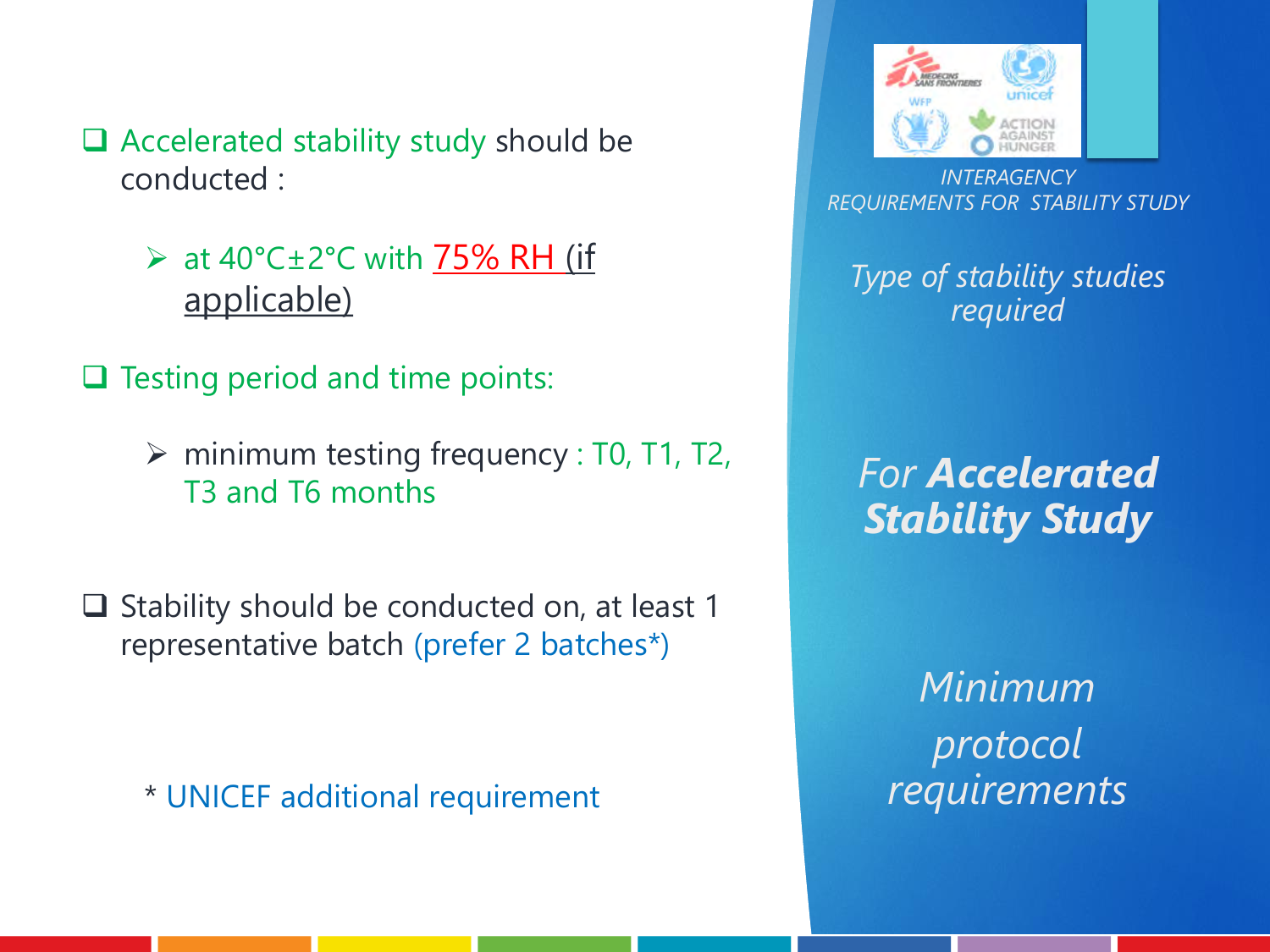#### $\Box$  Stability batch should be,

- ➢ Commercial batch size (Preferred\*)
- ➢ Process validated (Preferred\*)
- $\triangleright$  Produced with the same vitamins & minerals premix and / or Vitamin A, source to be used in the commercial finished product
- $\triangleright$  Manufactured ONLY by the product manufacturer
- ➢ Pilot scale batch MAY be accepted, subject to prior approval only
- $\triangleright$  For Pilot scale batch-method of manufacture and procedure MUST simulate the final process to be used for production batches

\* UNICEF additional requirement



*INTERAGENCY REQUIREMENTS FOR STABILITY STUDY*

#### *Stability Batch Size*

#### *Minimum requirements*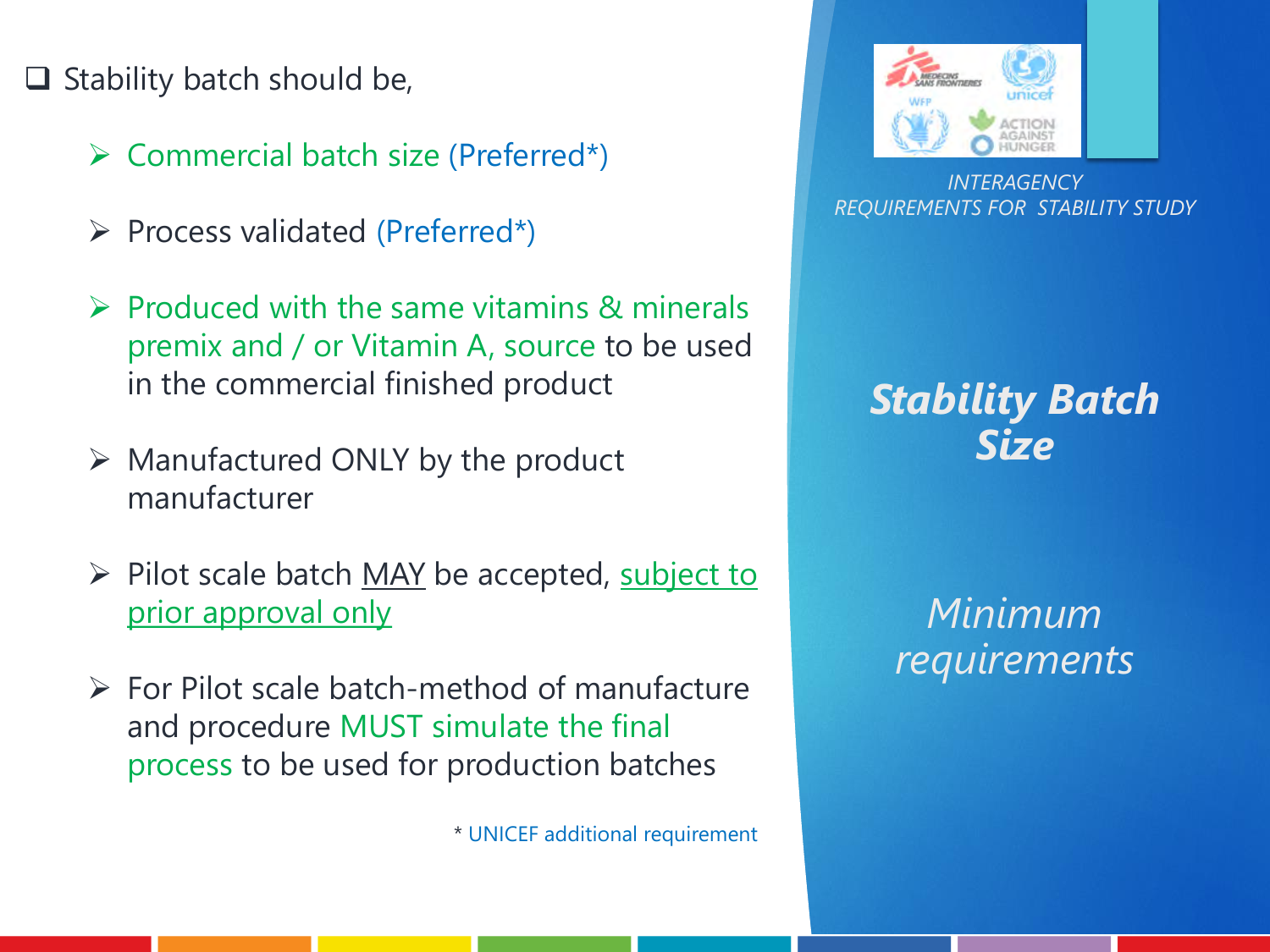- ❑ Monitoring of relative humidity is not mandatory
- $\Box$  If the shelf life study is performed in an incubator
	- $\checkmark$  Relative humidity must be set at 65% and 75%.
	- $\checkmark$  **RH** (Relative Humidity) can vary  $\pm 5\%$ <sup>\*</sup>
- ❑ Temperature and relative humidity (if applicable) must be regularly controlled and recorded.
- $\Box$  The record of calibration of incubator(s) shall be available upon request.



*INTERAGENCY REQUIREMENTS FOR STABILITY STUDY*

#### *Relative Humidity (RH)*

#### *Minimum requirements*

\* UNICEF additional requirement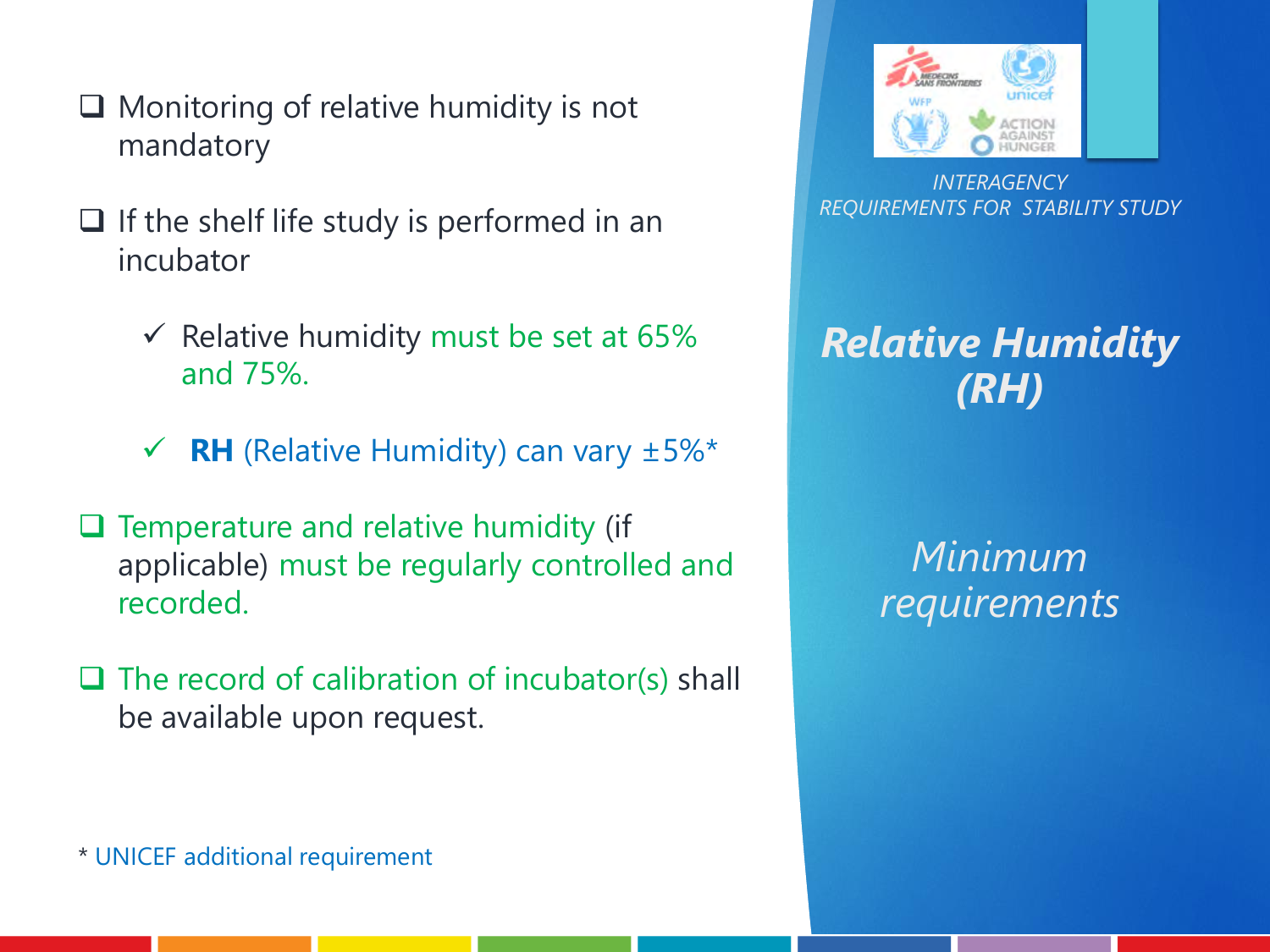❑ All the tests shall be performed in ISO17025 accredited laboratories (Preferred)

- $\Box$  Stability studies must verify the following parameters
	- ❑ Micronutrient stability:
	- $\checkmark$  Minimum 1 water soluble vitamin (vitamin C mandatory) shall be tested at every test point
	- $\checkmark$  Minimum 1 fat soluble vitamin shall be tested at every test point ( Vitamin A\* mandatory)
	- $\overline{\smile}$  All vitamins shall at least be tested at T0, T12, T18\*, T24 months and yearly (when applicable).
	- $\checkmark$  All minerals shall at least be tested at T0, T12, T24 months and yearly (when applicable).

\* MSF & UNICEF additional requirement



*INTERAGENCY REQUIREMENTS FOR STABILITY STUDY*

### *Stability Testing Parameters (1/2)*

*Minimum testing requirements*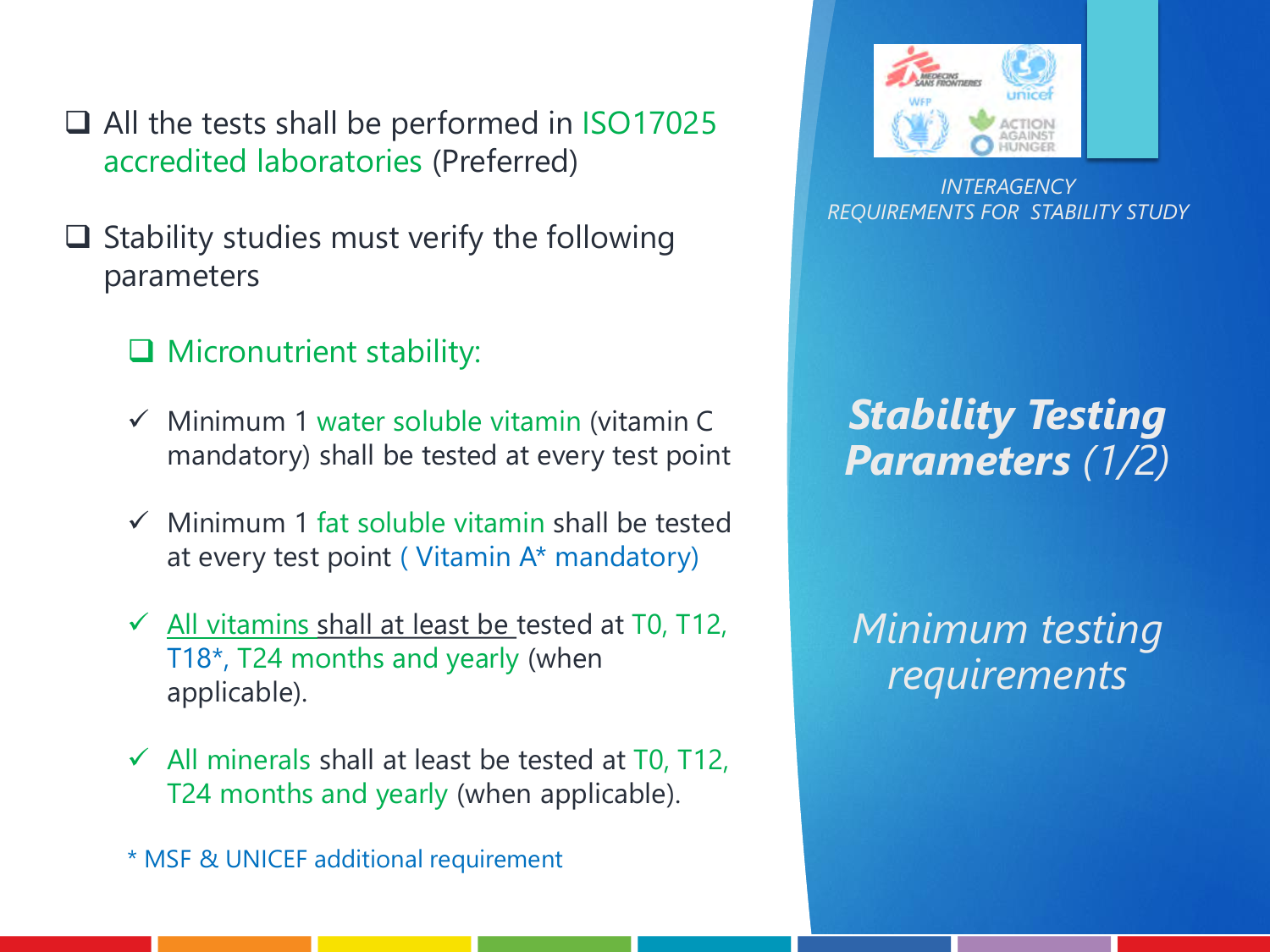❑ Microbial testing: at the beginning and the end of the study (every 6 months Preferred\*)

- ❑ Stability of oils and fatty acids (peroxide value, anisidine value, moisture content) \*\*\*
- ❑ Organoleptic stability: taste (rancidity, acidity/bitterness, sweetness/savoury, etc), odour, product consistency and behaviour (absence of phase separation…) \*\*\*
- ❑ Integrity of the packing materials (absence of leakage & availability of seal opening notch)\*\*\*
- ❑ Integrity of markings- (printing ink must be of food grade standards for the products intended to come in contact with food e.g. RUTF sachets\*).

\*\*\*At all testing points\*

\* MSF & UNICEF additional requirement



*INTERAGENCY REQUIREMENTS FOR STABILITY STUDY*

## *Stability Testing Parameters (2/2)*

*Minimum testing requirements*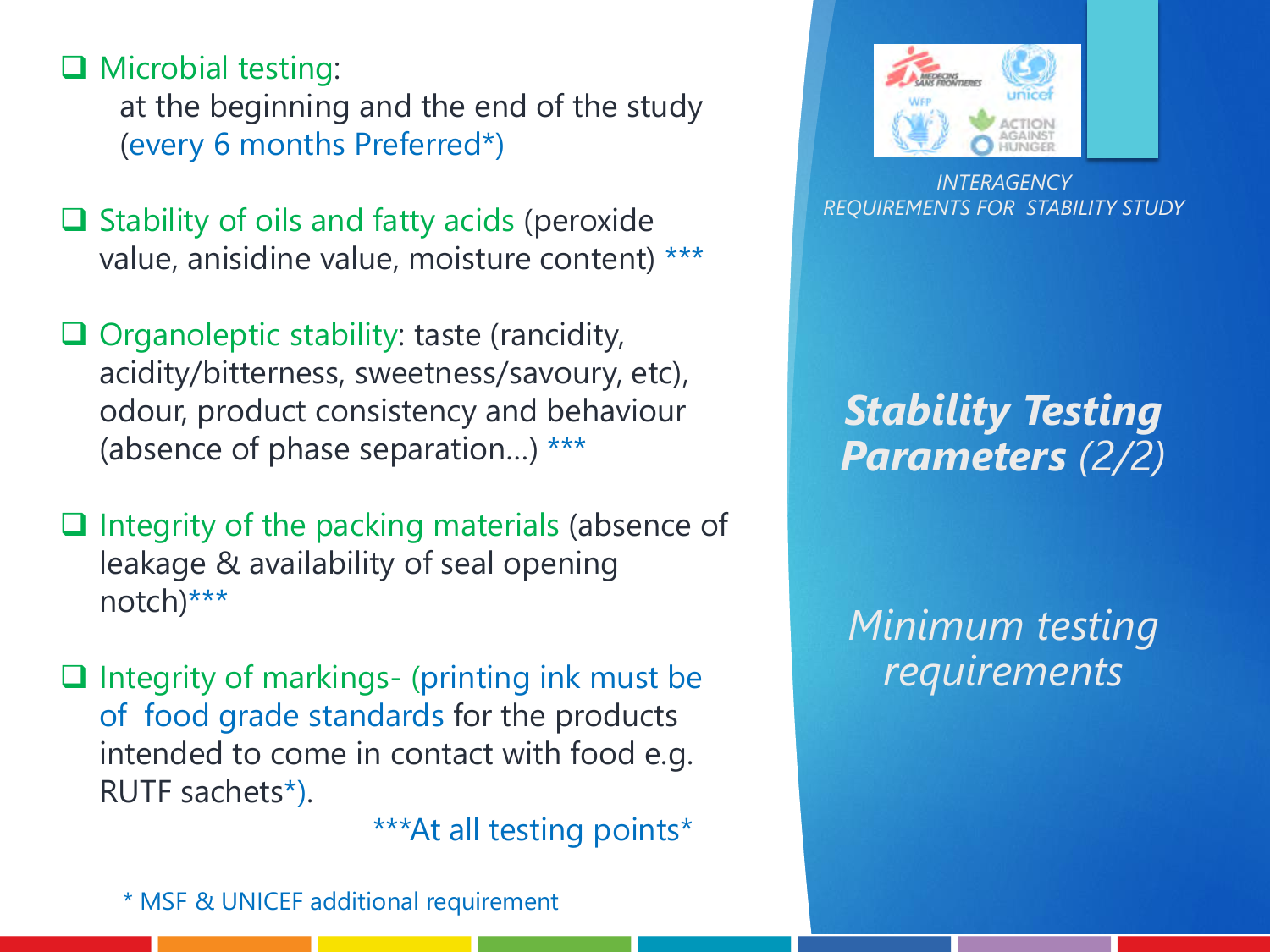Stability Reports should include,

- ❑ Product name and mfg. site address
- ❑ Mfg. date, expiry and stability study start date
- ❑ Pack size (primary pack) & batch number
- ❑ Batch size in number of primary packs and/or blend size in kg or Metric (M tons)
- Storage conditions (temperature, and RH (if applicable)



*INTERAGENCY REQUIREMENTS FOR STABILITY STUDY*

### *Stability Study Reports (1/2)*

*Minimum reporting requirements*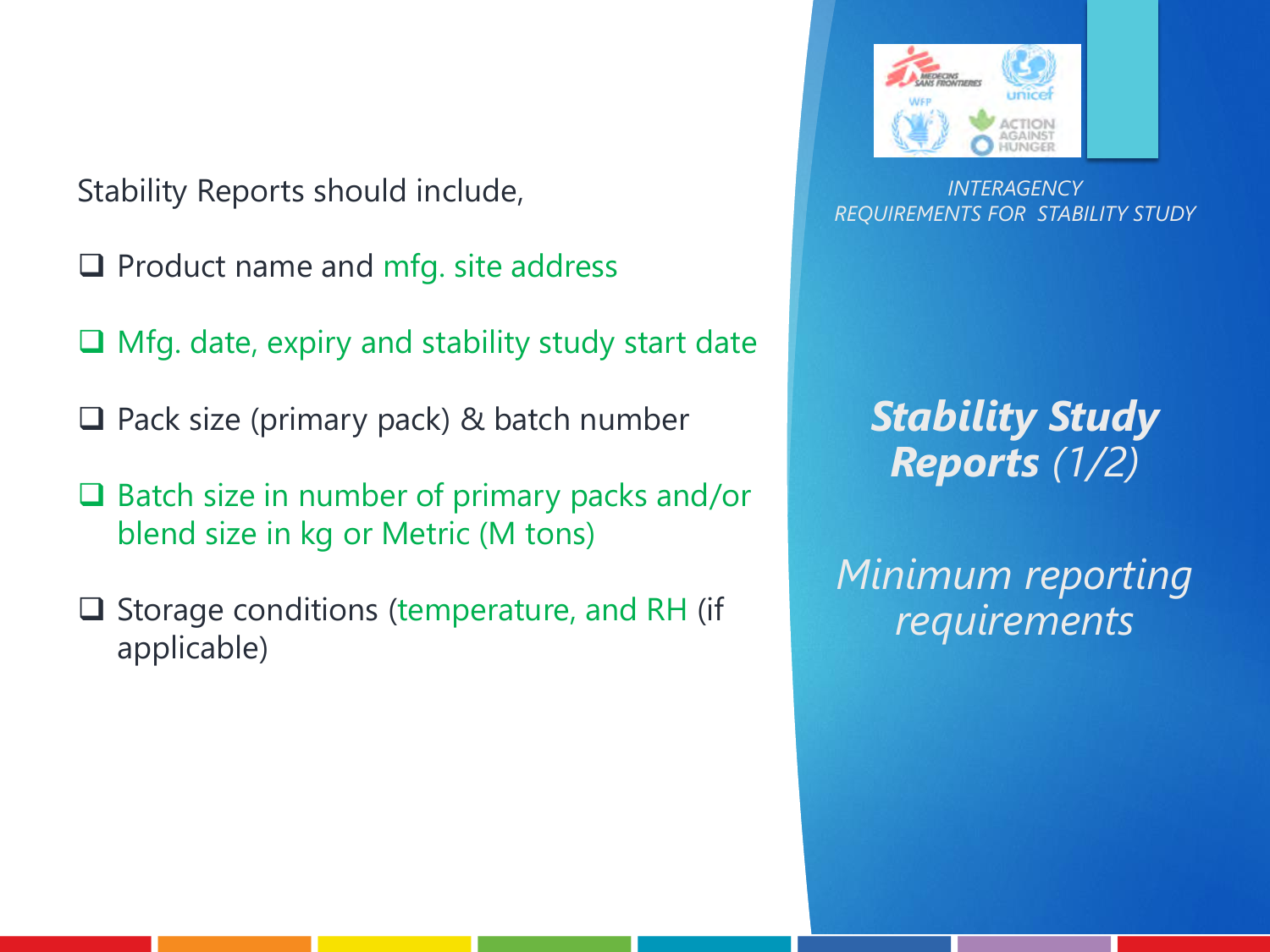- ❑ Testing Parameters ( Physical, Chemical, Vitamins, Minerals and Microbial)
- ❑ Specifications (acceptance criteria) for all parameters and test methods/reference
- ❑ Testing laboratory information
- ❑ Conclusion & storage requirements (based on the results)
- $\Box$  The report shall be sent at T0 (for the validation of the protocol), T6, T12 months and then yearly until the end of the shelf life.



*INTERAGENCY REQUIREMENTS FOR STABILITY STUDY*

### *Stability Study Reports (2/2)*

*Minimum reporting requirements*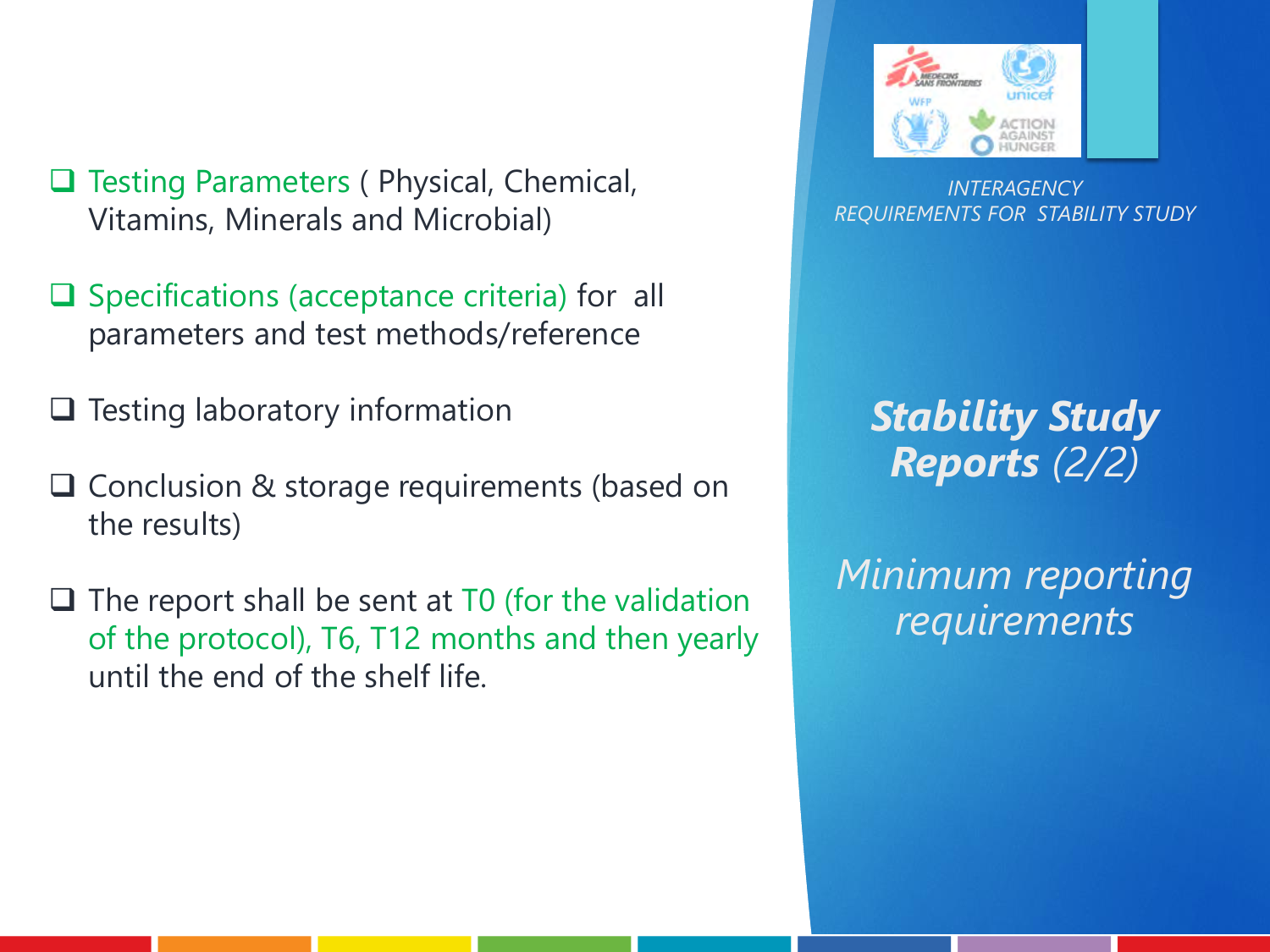#### Stability Report – Reference/ Dummy Template

|                           | <b>Company Logo</b>                          |                                                       |  | <b>Name of the Company</b>             |                          |                |  | Page No: 1 of 4                               |                        |            |                 |            |            |
|---------------------------|----------------------------------------------|-------------------------------------------------------|--|----------------------------------------|--------------------------|----------------|--|-----------------------------------------------|------------------------|------------|-----------------|------------|------------|
|                           | <b>Product Name</b>                          |                                                       |  |                                        |                          |                |  |                                               |                        |            |                 |            |            |
|                           | <b>Product Mfg site ( Name &amp; address</b> |                                                       |  |                                        |                          |                |  |                                               |                        |            |                 |            |            |
| <b>Primary Pack size</b>  |                                              | e.g. 92 gm sac Primary Packing Material               |  |                                        |                          |                |  |                                               |                        |            |                 |            |            |
| Mfg. Date                 |                                              | <b>DDMMYYY</b>                                        |  | <b>Expiry Date</b>                     |                          | <b>DDMMYYY</b> |  |                                               | <b>Stability Start</b> |            | <b>DDMMYYYY</b> |            |            |
| <b>Batch / Lot Number</b> |                                              |                                                       |  | <b>Batch Size (Kg and /M. ton)</b>     | e.g. 500kg /MTON         |                |  | <b>Batch Size (No. of Primary pack units)</b> |                        |            |                 |            |            |
| <b>Storage Conditions</b> |                                              | e.g. $30^{\circ}$ C or $40^{\circ}$ C ±2 $^{\circ}$ C |  |                                        | <b>Relative Humidity</b> |                |  | e.g. 65 % or 75 % ± 5%                        |                        |            |                 |            |            |
|                           |                                              |                                                       |  |                                        |                          |                |  |                                               |                        |            |                 |            |            |
| <b>Parameters</b>         |                                              | <b>Specification</b>                                  |  | <b>Method/ Specification Reference</b> | T <sub>0</sub>           |                |  | T <sub>3</sub>                                | T <sub>6</sub>         | <b>T12</b> | <b>T18</b>      | <b>T24</b> | <b>T36</b> |
|                           |                                              |                                                       |  |                                        |                          |                |  |                                               |                        |            |                 |            |            |
|                           | Physical                                     |                                                       |  |                                        |                          |                |  |                                               |                        |            |                 |            |            |
|                           |                                              |                                                       |  |                                        |                          |                |  |                                               |                        |            |                 |            |            |
|                           | Chemical                                     |                                                       |  |                                        |                          |                |  |                                               |                        |            |                 |            |            |
|                           |                                              |                                                       |  |                                        |                          |                |  |                                               |                        |            |                 |            |            |
|                           | <b>Vitamins</b>                              |                                                       |  |                                        |                          |                |  |                                               |                        |            |                 |            |            |
|                           |                                              |                                                       |  |                                        |                          |                |  |                                               |                        |            |                 |            |            |
|                           | <b>Minerals</b>                              |                                                       |  |                                        |                          |                |  |                                               |                        |            |                 |            |            |
|                           |                                              |                                                       |  |                                        |                          |                |  |                                               |                        |            |                 |            |            |
|                           | Microbiology                                 |                                                       |  |                                        |                          |                |  |                                               |                        |            |                 |            |            |
|                           |                                              |                                                       |  |                                        |                          |                |  |                                               |                        |            |                 |            |            |

**Testing Labs Info/ Accredition**

**Result Discussion:**<br> **Conclusion & Storage Requirements (Based on results)**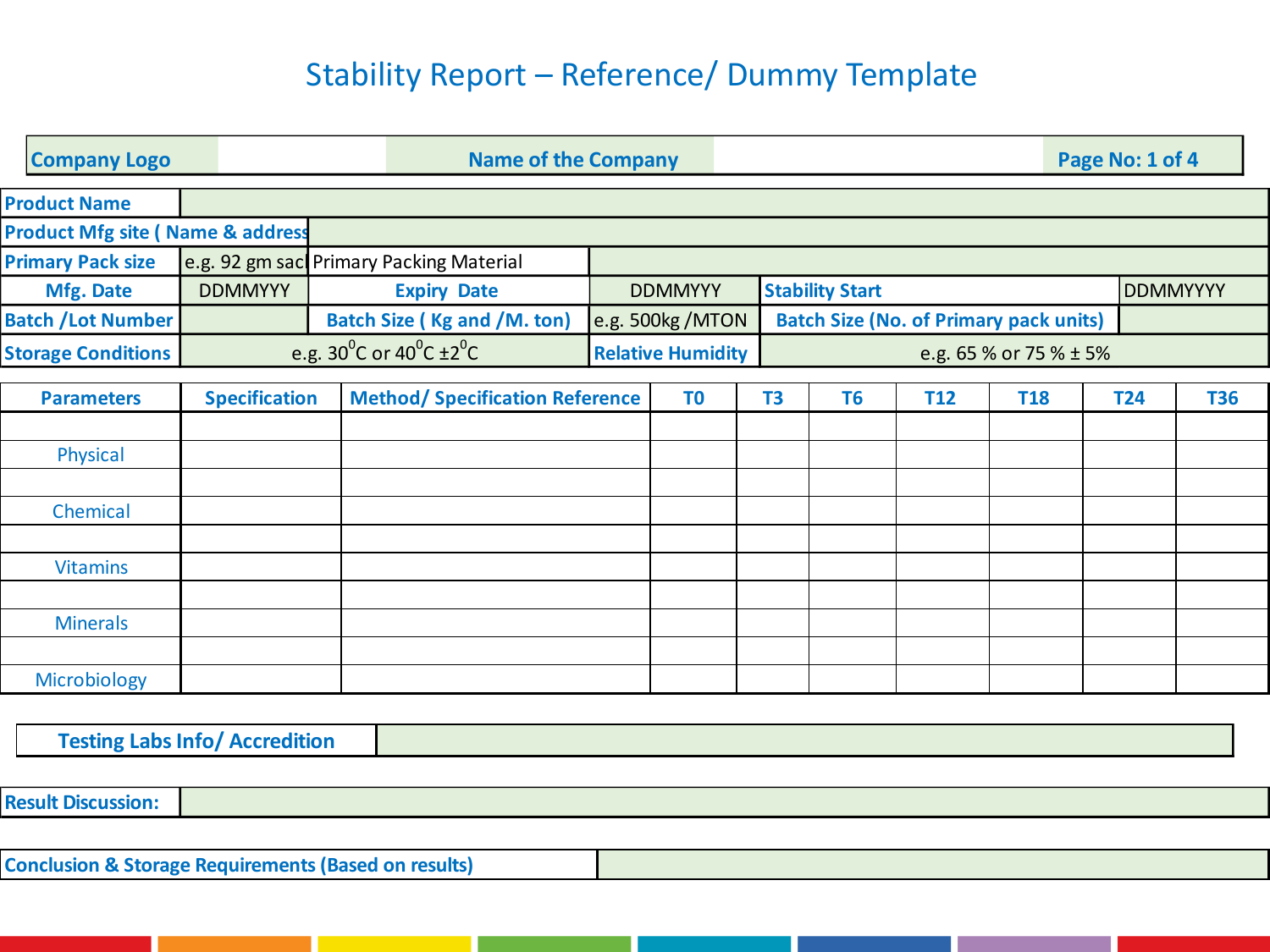## **Stability Data Trend for Nutrition Products**

Results from RUTF tender 2019

# unicef@ for every child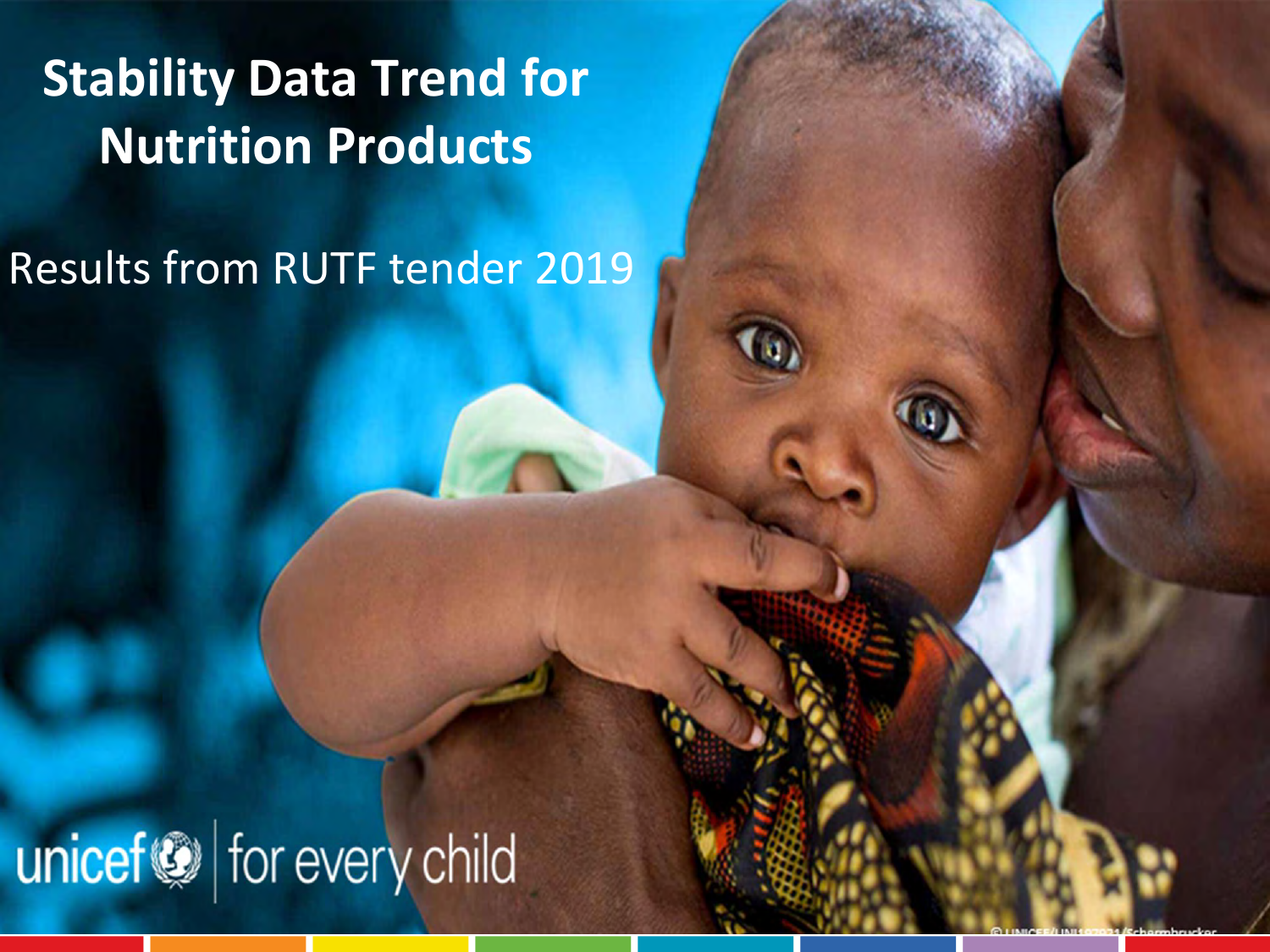#### **RUTF Vitamin A levels during stability testing-** RUTF tender 2019 Suppliers- Monthly Interval Trend



9 suppliers were considered based on their completeness and reporting of stability data for minimum 18 - 24 months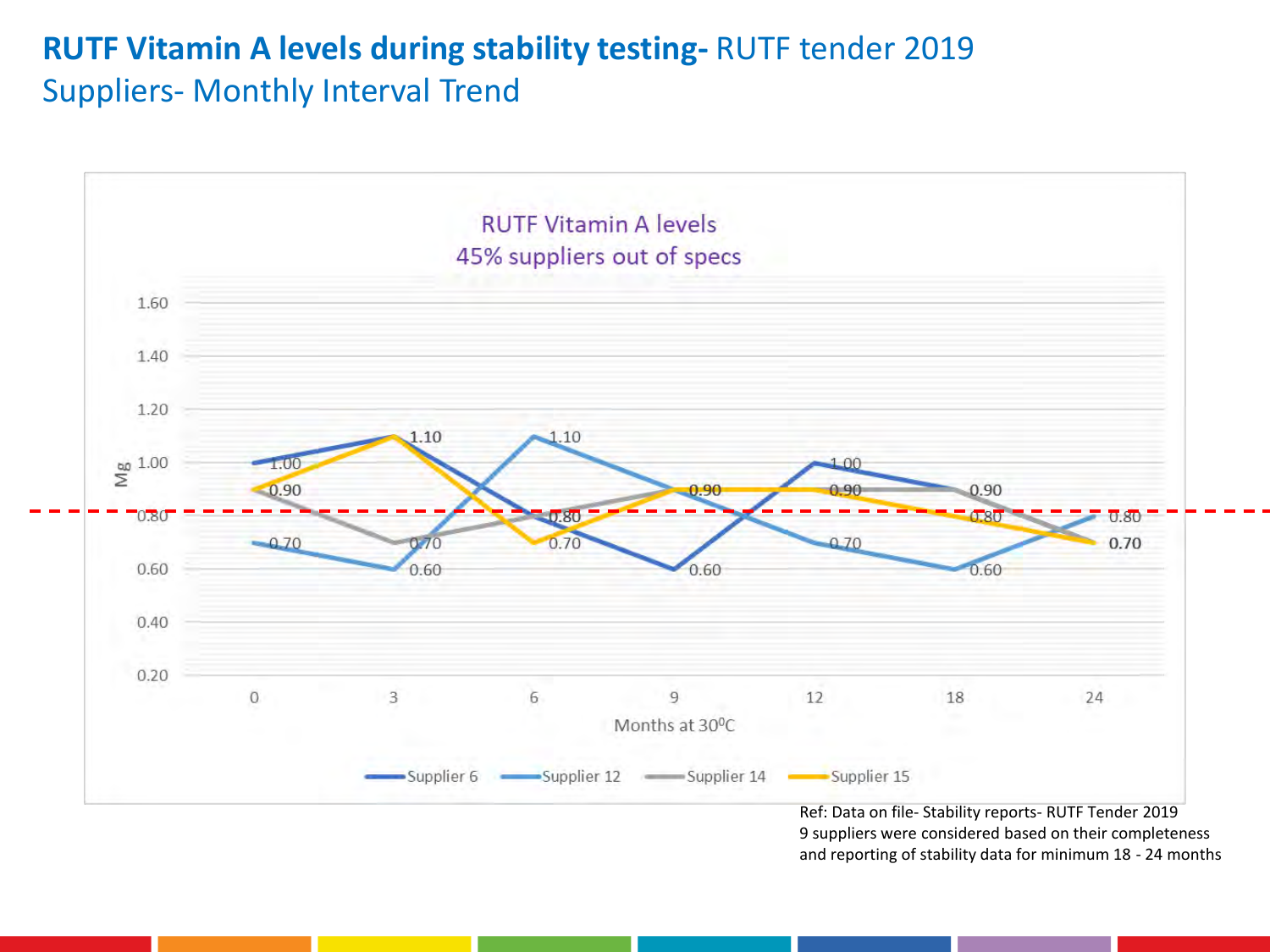#### **RUTF- Vitamin A Levels during Pre - Delivery Inspection (PDI)-2018**

Fresh stocks inspected before dispatch



Ref: Data on File- UNICFE PDI 2018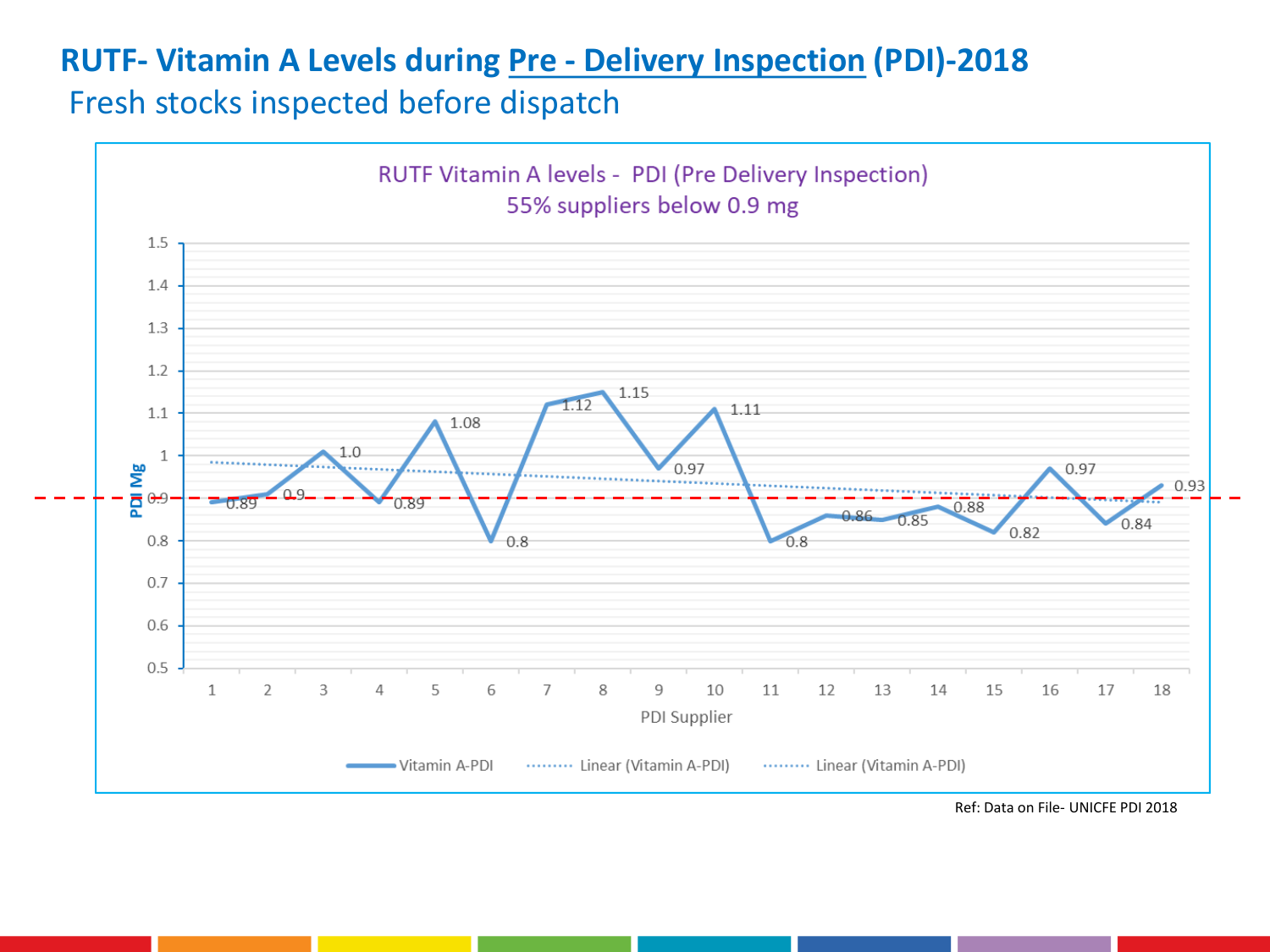❑ Testing of Vitamin A levels in Premix,

- $\triangleright$  on goods receipt
- $\triangleright$  if stored more than a month
- $\triangleright$  before using in manufacturing process

❑ Testing of Vitamin A levels in RUTF

- ➢ After Batch release/ post production
	- o Aim for maximum specified limit levels. e.g. RUTF – 1.1 mg /100 grams (limit 0.8-1.1 grams)

❑ Process validation of commercial batches

❑ Storage of Premix and Finished product at recommended storage conditions



*INTERAGENCY REQUIREMENTS FOR STABILITY STUDY*

#### *Harnessing Vitamin A levels*

*Possible key interventions to maintain Vitamin A levels*